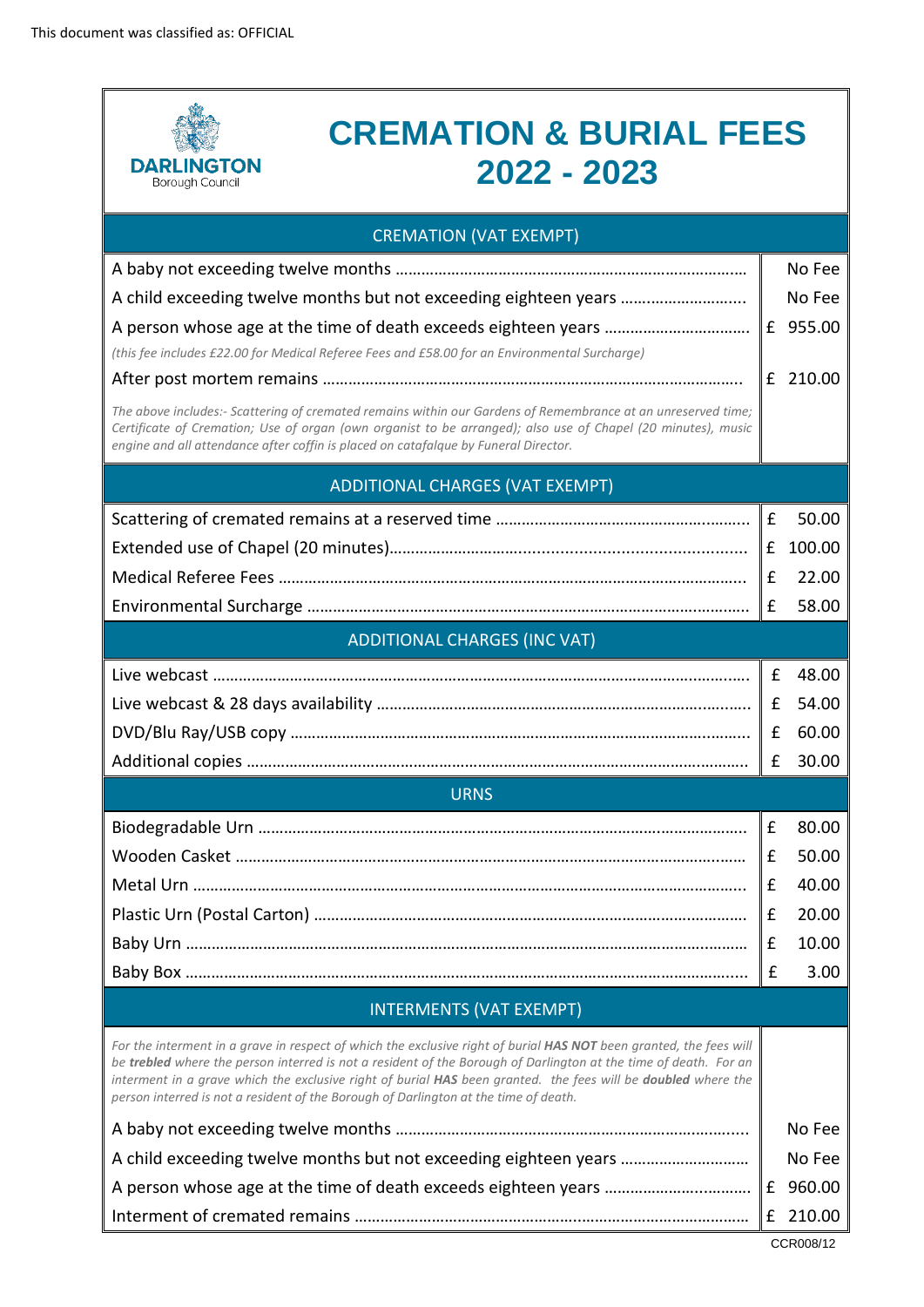| <b>EXCLUSIVE BURIAL RIGHTS (VAT EXEMPT)</b>                                                                                                                                           |   |               |  |  |
|---------------------------------------------------------------------------------------------------------------------------------------------------------------------------------------|---|---------------|--|--|
| The following fees will be doubled if purchased by a non resident of Darlington prior to a burial.                                                                                    |   |               |  |  |
| (DOUBLE DEPTH GRAVES ARE EXCAVATED UNLESS SINGLE SITES ARE SPECIFICALLY REQUESTED)                                                                                                    |   | 980.00        |  |  |
|                                                                                                                                                                                       | £ | 490.00        |  |  |
|                                                                                                                                                                                       | £ | 245.00        |  |  |
| <b>ADDITIONAL CHARGES</b>                                                                                                                                                             |   |               |  |  |
|                                                                                                                                                                                       | £ | 2100.00       |  |  |
|                                                                                                                                                                                       | £ | 525.00        |  |  |
|                                                                                                                                                                                       |   |               |  |  |
|                                                                                                                                                                                       |   |               |  |  |
| Indemnity Form (including issue of Duplicate Grant of Right of Burial)                                                                                                                | £ | 50.00         |  |  |
|                                                                                                                                                                                       | £ | 210.00        |  |  |
|                                                                                                                                                                                       | £ | 50.00         |  |  |
|                                                                                                                                                                                       | £ | 37.00         |  |  |
| <b>CEMETERY MEMORIAL RIGHTS</b>                                                                                                                                                       |   |               |  |  |
| The right to erect or place a memorial on a grave or vault can only be carried out in respect of gravesites<br>where the exclusive right of burial has been granted:                  |   |               |  |  |
| The charges include:<br>i) checking of paperwork and issuing of a memorial grant;<br>ii) inspection of memorials periodically to ensure stability and safety to other cemetery users. |   |               |  |  |
| The following fees will be doubled if the memorial is for a person who was a non resident at time of death.                                                                           |   |               |  |  |
| Permit to erect Headstone/Memorial in accordance with current regulations                                                                                                             | £ | 220.00        |  |  |
| Kerbs - traditional sites only                                                                                                                                                        | f | 100.00        |  |  |
|                                                                                                                                                                                       | £ | 80.00         |  |  |
|                                                                                                                                                                                       |   | <b>NO FEE</b> |  |  |
| (THIS IS THE ONLY OPTION AVAILABLE FOR UNPURCHASED SITES)                                                                                                                             |   |               |  |  |
|                                                                                                                                                                                       | £ | 80.00         |  |  |
| In addition to the above a charge may be made for work carried out by the Cemetery Staff for setting out<br>and any other work connected with erection of memorials etc.              |   |               |  |  |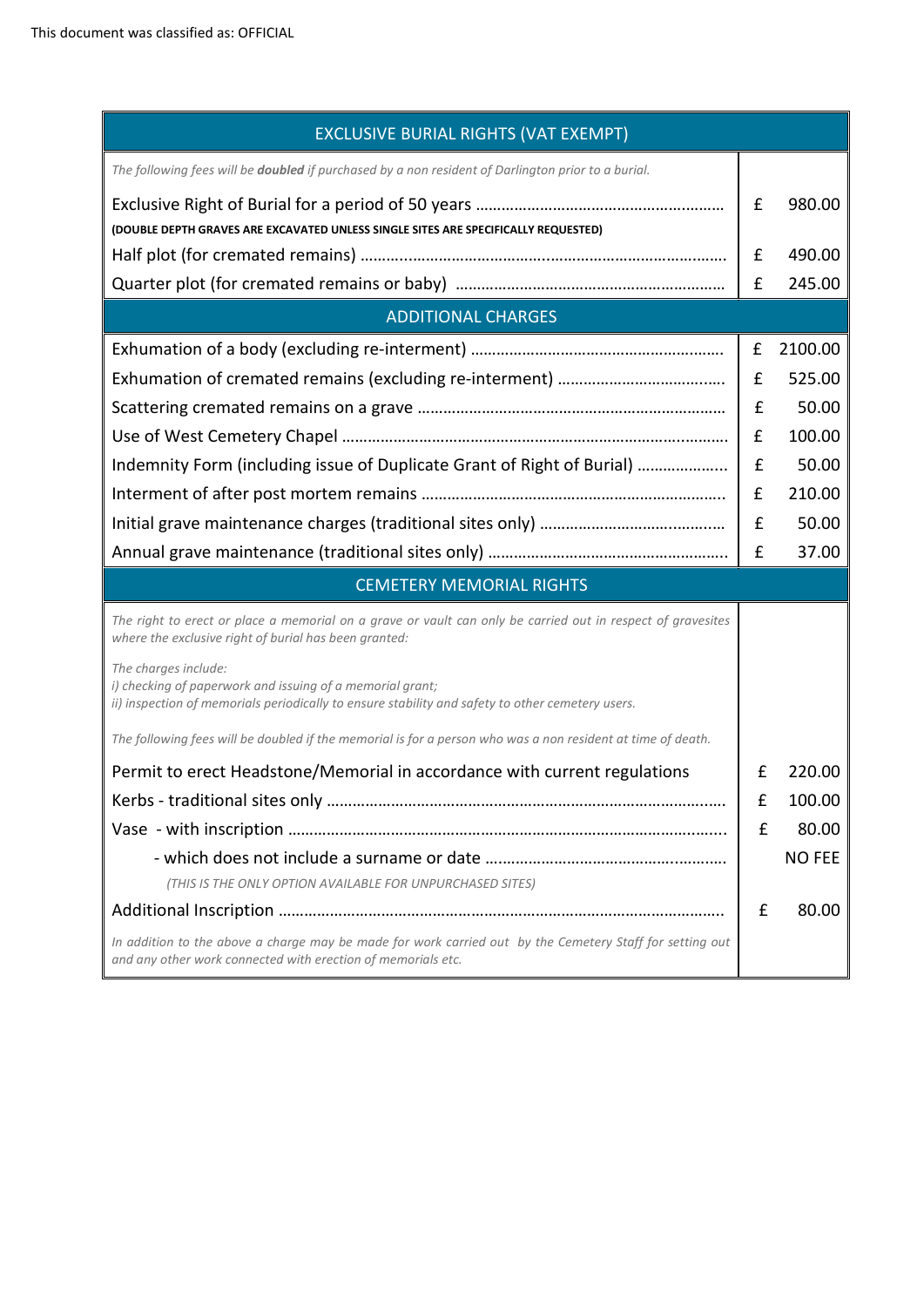This document was classified as: OFFICIAL



## **CREMATORIUM MEMORIAL FEES**

**PRICES INCLUSIVE OF VAT (where applicable) From 1st April 2022** 

| <b>BOOK OF REMEMBRANCE</b>                             |                                    |                 |          |  |  |
|--------------------------------------------------------|------------------------------------|-----------------|----------|--|--|
|                                                        |                                    |                 | £ 70.00  |  |  |
|                                                        |                                    |                 | £110.00  |  |  |
|                                                        |                                    |                 | £ 25.00  |  |  |
|                                                        |                                    |                 | £250.00  |  |  |
|                                                        | <b>MEMORIAL CARDS</b>              |                 |          |  |  |
|                                                        |                                    |                 | £ 25.00  |  |  |
|                                                        |                                    |                 | £ 30.00  |  |  |
|                                                        |                                    | $£$ 5.00        |          |  |  |
|                                                        |                                    | £ 70.00         |          |  |  |
|                                                        |                                    | £ 50.00         |          |  |  |
|                                                        |                                    |                 | £ 10.00  |  |  |
|                                                        | <b>MINIATURE MEMORIAL BOOKS</b>    |                 |          |  |  |
|                                                        |                                    |                 | £ 80.00  |  |  |
|                                                        |                                    |                 | £ 85.00  |  |  |
|                                                        |                                    |                 | $£$ 5.00 |  |  |
|                                                        |                                    |                 | £ 70.00  |  |  |
|                                                        |                                    | £ 50.00         |          |  |  |
|                                                        |                                    |                 | £ 10.00  |  |  |
|                                                        | <b>TRIPTYCH</b>                    |                 |          |  |  |
|                                                        |                                    |                 | £ 67.00  |  |  |
|                                                        |                                    |                 | £ 72.00  |  |  |
|                                                        |                                    |                 | $£$ 5.00 |  |  |
|                                                        |                                    | £ 70.00         |          |  |  |
|                                                        |                                    |                 | £ 50.00  |  |  |
|                                                        |                                    |                 | £ 10.00  |  |  |
|                                                        | <b>MEMORIAL PLAQUE AND PLANTER</b> |                 |          |  |  |
| <b>OPTION</b>                                          | <b>7 YEARS</b>                     | <b>14 YEARS</b> | 21 YEARS |  |  |
| WALL (3 lines) - Relief                                | £245.00                            | £365.00         | £465.00  |  |  |
| WALL (3 lines) - Gold                                  | £305.00                            | £425.00         | £525.00  |  |  |
| PLANTER (3 lines)                                      | £365.00                            | £485.00         | £585.00  |  |  |
| WALL (6 lines) - Relief                                | £365.00                            | £485.00         | £585.00  |  |  |
| WALL (6 lines) - Gold                                  | £420.00                            | £540.00         | £640.00  |  |  |
| Replacement Plaques - 3 Line Red/Black Relief          |                                    |                 | £145.00  |  |  |
| Replacement Plaques - 3 Line Black/Gold                |                                    |                 | £205.00  |  |  |
| Replacement Plaques - 6 Line Red/Black Relief          |                                    |                 | £215.00  |  |  |
| Replacement Plaques - 6 Line Black/Gold                |                                    |                 | £270.00  |  |  |
| <b>MEMORIAL KERB VASE</b>                              |                                    |                 |          |  |  |
| New Kerb Vases (Children's Garden of Remembrance ONLY) |                                    |                 | £470.00  |  |  |
| <b>Replacement Flower Holders</b>                      |                                    | £ 5.00          |          |  |  |
| Replacement Kerb Vase Plaques                          |                                    |                 | £300.00  |  |  |
| <b>METHODS OF PAYMENT ARE SHOWN OVERLEAF</b>           |                                    |                 |          |  |  |
|                                                        |                                    |                 |          |  |  |